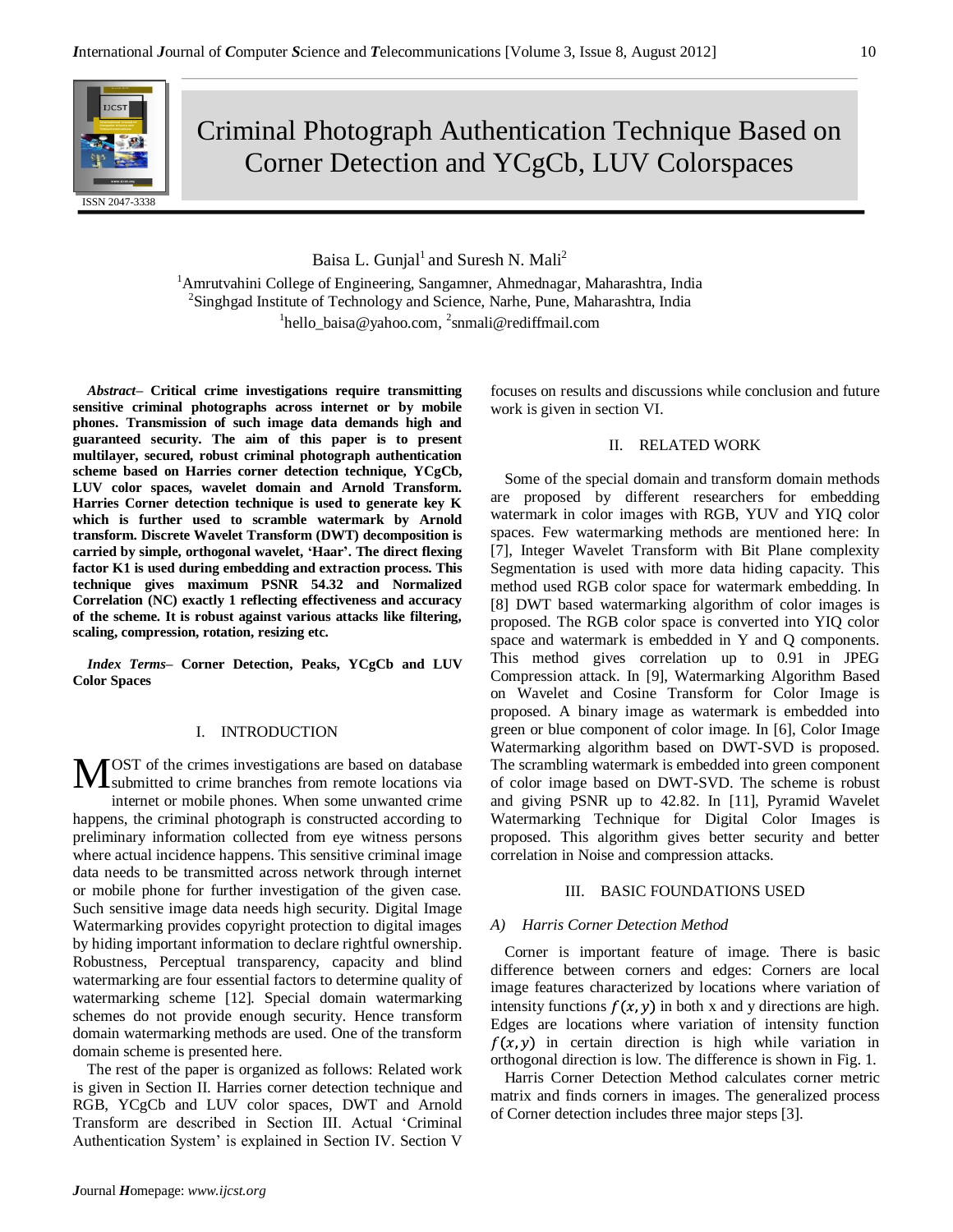

Fig. 1: Difference between corner and edge feature

*1) Apply Corner Operator:* For each pixel in the input image, the corner operator is applied to obtain a cornerness measure for this pixel. The cornerness measure is simply a number indicating the degree to which the corner operator believes this pixel is a corner.

*2) Threshold Cornerness Map:* Cornerness map will contain many local maximum that have a relatively small cornerness measure and are not true corners. To avoid reporting these points as corners, the cornerness map is typically thresholded. All values in the cornerness map below the threshold are set to zero.

*3) Non-maximal Suppression:* For each point in the thresholded cornerness map, non-maximal suppression sets the cornerness measure for this point to zero if its cornerness measure is not larger than the cornerness measure of all points within a certain distance. After non-maximal suppression is applied, the corners are simply the non-zero points remaining in the cornerness map. The overall process is depicted in Fig. 2:



Fig. 2: Process of corner detection

The basic mathematical concept is given below: The change of intensity for shift  $[u, v]$  is given by:

$$
E[u, v] = \sum w(x, y) [I(x + u, y + v) - I(x, y)]^{2}
$$
\n(1)

Where  $w(x, y)$  is window function like gaussian window,  $I(x + u, y + v)$  is shifted intensity and  $I(x, y)$  is the gray



Fig. 3: Original image with corner metric and corner points

level intensity. Average intensity change in direction [u, v] can be expressed as bilinear form

$$
E(u, v) \simeq [u \, v] \, M \begin{bmatrix} u \\ v \end{bmatrix} \tag{2}
$$

Where M is 2x2 matrix computed from image derivatives as follows  $[1]$ ,  $[2]$ :

$$
M = \sum_{x,y} w(x,y) \begin{bmatrix} I_x^2 & I_x I_y \\ I_x I_y & I_y^2 \end{bmatrix}
$$
 (3)

Here, Haries method describes a point in terms of eigenvalues of M. Hence, measure of corner response Measure of corner response is given by:

$$
R = \det M - k(\text{trace } M)^2 \tag{4}
$$

$$
R_{x,y} = A_{x,y}B_{x,y} - C_{x,y}^2 - k(A_{x,y} + B_{x,y})^2
$$
 (5)

where  $\lambda_1 \lambda_2$  are Eigen values of M

$$
det M = \lambda_1 \lambda_2 \tag{6}
$$

$$
trace M = \lambda_1 + \lambda_2 \tag{7}
$$

k is imperical constant  $=0.04$ . A good corner should have a large intensity change in all directions. In short, Harris corner detection method finds points with large corner response function  $R(R > threshold)$ .

#### *B. RGB Color Space*

RGB colour space is the standard red-green-blue colour space used when constructing acolour image. The R, G and B values indicate the red, green and blue components respectively of colour of pixel. The R, G and B values can vary from 0 to 255, thus allowing for the construction of 24 bit colour images. Some of researches have used RGB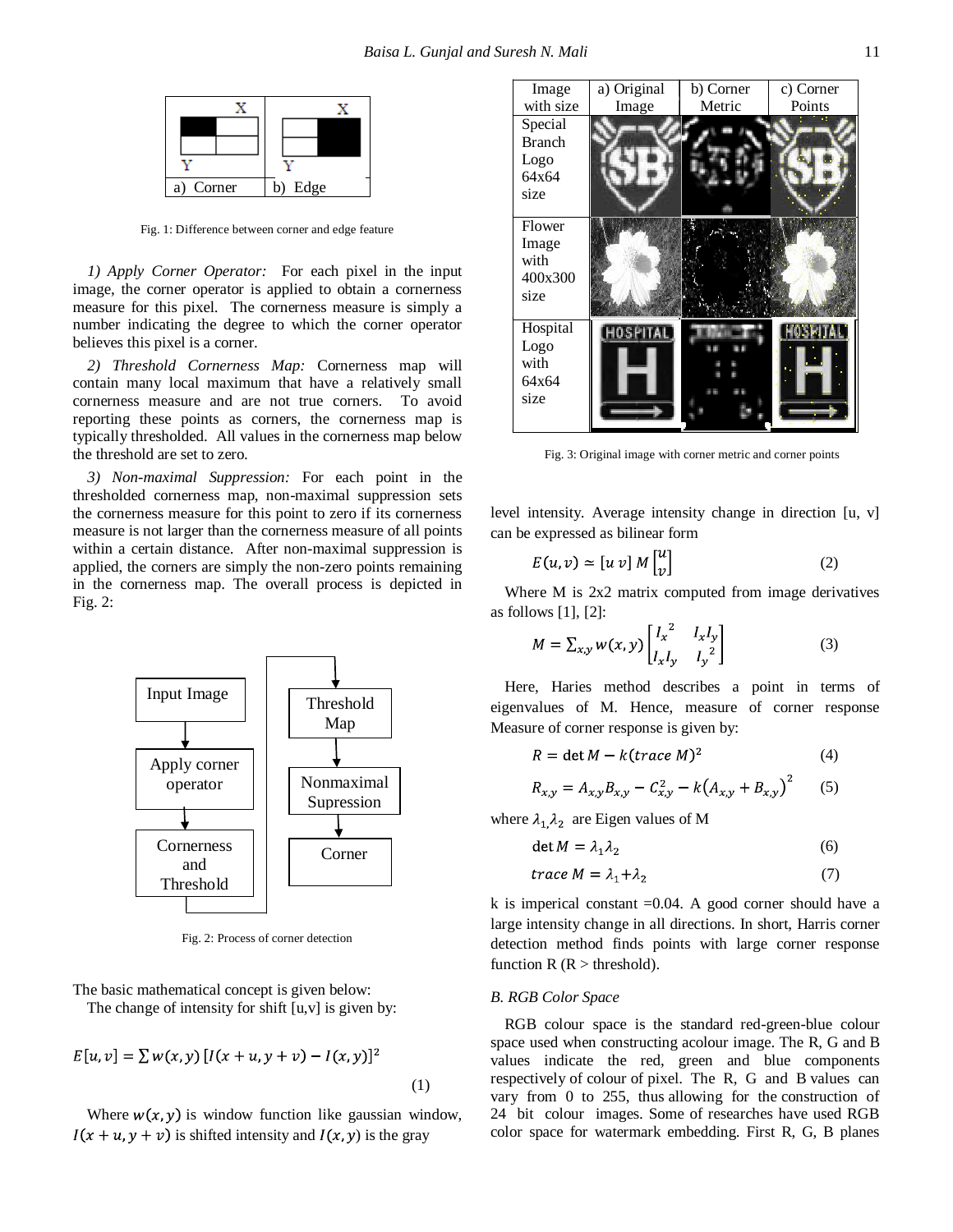are separated using equations 8,9,10 and either one of these planes or combination of two can be used for embedding.

$$
R = rgb\_image(:, :, 1)
$$
 (8)

$$
G = rgb\_image(:, :, 2)
$$
 (9)

$$
R = rgb\_image(:,:, 3)
$$
 (10)

The luminance is calculated using a weighted average of the R, G and B values such that the sum of the weights is unity. RGB color space is complex in describing the color pattern and has redundant information between each component, Since Pixel values in RGB color space are highly correlated, RGB color space is converted into YCgCb color space [6].

#### *C) YCgCb Color Space*

Kekre"s YCgCb color space is a newly introduced color space and is related to the standard RGB color space as follows [4], [5]: The R,G,B components from RGB image are seperated using equations 11,12 and 13. The RGB color space is converted into Yc\CgCb colorspace using equations 4, 5 and 6.

$$
Y = R + G + B \tag{11}
$$

$$
Cg = R - G \tag{12}
$$

$$
Cb = R - B \tag{13}
$$

YCgCb colorspace can be converted into RGB colorspace using equations 14, 15, 16.

$$
R = 1/3 * Y + 1/3 * Cg + 1/3 * Cb
$$
 (14)  
\n
$$
G = 1/3 * Y - 2/3 * Cg + 1/3 * Cb
$$
 (15)  
\n
$$
B = 1/3 * Y + 1/3 * Cg - 1/3 * Cb
$$
 (16)

The Y/3 component provides the luminance values.

### *D) LUV Color Space*

In Kekre"s LUV color Space, L gives luminance and U and V gives chromaticity values of color image. Negative value of U indicates prominence of red component in color image and negative value of V indicates prominence of green component over blue [4]. To get Kekre"s LUV components we need the conversion of RGB to LUV components. Equations 17, 18 and 19 convert RGB color soace to LUV color space.

$$
L = R + G + B \tag{17}
$$

$$
U = -2 \cdot R + G + B \tag{18}
$$

$$
V = -G + B \tag{19}
$$

The LUV to RGB conversion is done by equations 20, 21 and 22.

$$
R = 1/3 * L - (0.1667 * 2) * U \tag{20}
$$

$$
G = 1/3 * L + 0.1667 * U - 0.5 * V \tag{21}
$$

$$
B = 1/3 * L + 0.1667 * U + 0.5 * V \tag{22}
$$

# *E) Wavelet Domain*

DWT offers mutiresolution representation of image and DWT gives perfect reconstruction of decomposed image. Discrete wavelet can be represented as:

$$
\psi_{j,k}(t) = a_0^{-j/2} \psi \left( a_0^{-j} t - k \ b_0 \right) \tag{23}
$$

For dyadic wavelets  $a_0 = 2$  and  $b_0 = 1$ , Hence we have,

$$
\psi_{j,k}(t) = 2^{-j/2} \psi(2^{-j}t - k), \ j, k \in \mathbb{Z}
$$
 (24)

When image is passed through series of low pass and high pass filters, DWT decomposes the image into sub bands of different resolutions [12]. Decompositions can be done at different DWT levels.

| LL3             | HL <sub>3</sub> |                 |     |  |
|-----------------|-----------------|-----------------|-----|--|
| LH<br>3         | HH3             | HL2             | HL1 |  |
| LH <sub>2</sub> |                 | HH <sub>2</sub> |     |  |
| LH <sub>1</sub> |                 |                 | HH1 |  |

Fig. 4: Three Level Image Decomposition

At level 1, DWT decomposes image into four non overlapping multire solution sub bands: LL1 (Approximate sub band), HL1 (Horizontal sub band), LH1 (Vertical sub band) and HH1 (Diagonal Sub band). Here, LL1 is low frequency component whereas HL1, LH1 and HH1 are high frequency (detail) components To obtain next coarser scale of wavelet coefficients after level 1, the sub band LL1 is further decomposed. Three level image decomposition is shown in Fig:4. Embedding watermark in low frequency coefficients can increase robustness significantly but maximum energy of most of the natural images is concentrated in approximate (LL3) sub band. Hence modification in this low frequency sub band will cause severe and unacceptable image degradation. Hence watermark is not embedded in LL3 sub band. The good areas for watermark embedding are high frequency sub bands (HL3, LH3 and HH3), because human naked eyes are not sensitive to these sub bands. They yield effective watermarking without being perceived by human eyes. But HH3 sub band includes edges and textures of the image. Hence HH3 is also excluded. Most of the watermarking algorithms have been failed to achieve perceptual transparency and robustness simultaneously because these two requirements are conflicting to each other [10], [12]. The rest options are HL3 and LH3. But Human Visual System is less sensitive in horizontal than vertical. Hence Watermarking done in HL3 region.

### *F) Arnold Transform*

Arnold Transform has special property of Arnold Transform is that image comes to it"s original state after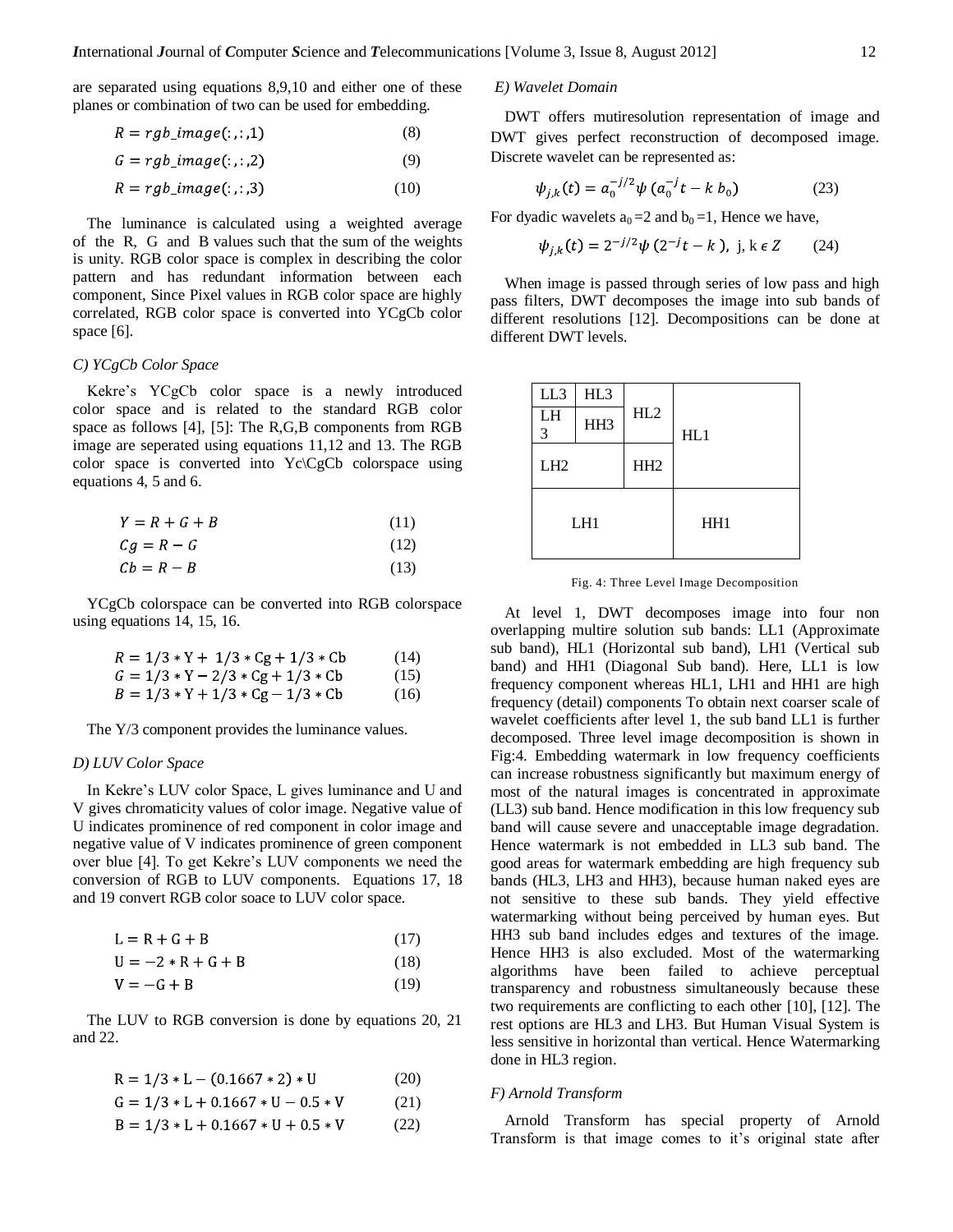certain number of iterations [10]. These "number of iterations" is called 'Arnold Period' or 'Periodicity of Arnold Transform". Arnold Transform of image is:

$$
\begin{pmatrix} x_n \\ y_n \end{pmatrix} = \begin{bmatrix} 1 & 1 \\ 1 & 2 \end{bmatrix} \begin{pmatrix} x \\ y \end{pmatrix} \text{ (mod N)} \tag{25}
$$

Where,  $(x,y) = \{0,1,...N\}$  are pixel coordinates from original image.  $(x_n, y_n)$  are corresponding results after Arnold Transform. The periodicity of Arnold Transform (P), is dependent on size of given image. From equation 3, we have:

$$
x_n = x + y \tag{26}
$$

$$
y_n = x + 2^*y
$$
 (27)  
If (mod  $(x_n, N) = 1$  & & mod  $(y_n, N) = 1$ )

then  $P=N$  (28)

# IV. CRIMINAL AUTHENTICATION SYSTEM

Watermark embedding and extraction processed are depicted in Fig. 5 and Fig. 6 respectively.

### *A) Embedding Algorithm*

Step 1: Read criminal photo as 'Cover\_Image'.

Step 2: Separate R, G, B components using equations 8,9,10. Convert RGB to YCgCb color space using 11, 12 and 13.

Step 3: Apply 3 level DWT using 'Haar' wavelet and select HL3 region.

Step 4: Read watermark and generate key K using Harris corner detection technique as follows, with size m1xn1 where  $ml == n1$ :

- a) Read watermark. Find 'C' as cornermetric of watermark.
- b) Using C find Corner Peaks ' CP'.
- c) Using CP find key K with equation 29.

$$
K = mod(Size(cp, 1), m1)
$$
 (29)

Step 5: Perform watermark embedding using equation 30

$$
New_{HL3}(I,J) = HL3(I,J) + K1 * watermark(I,J)
$$
\n(30)

Where K1 is flexing factor, watermark  $(I, J)$  implies scrambled watermark.

Step 6: Using inverse DWT, construct YCgCb Image with New Cb component.

Step 7: Convert YCgCb to RGB color space using equations 14, 15, 16 to give "watermarked photo".





Fig. 6: Watermark Extraction Proc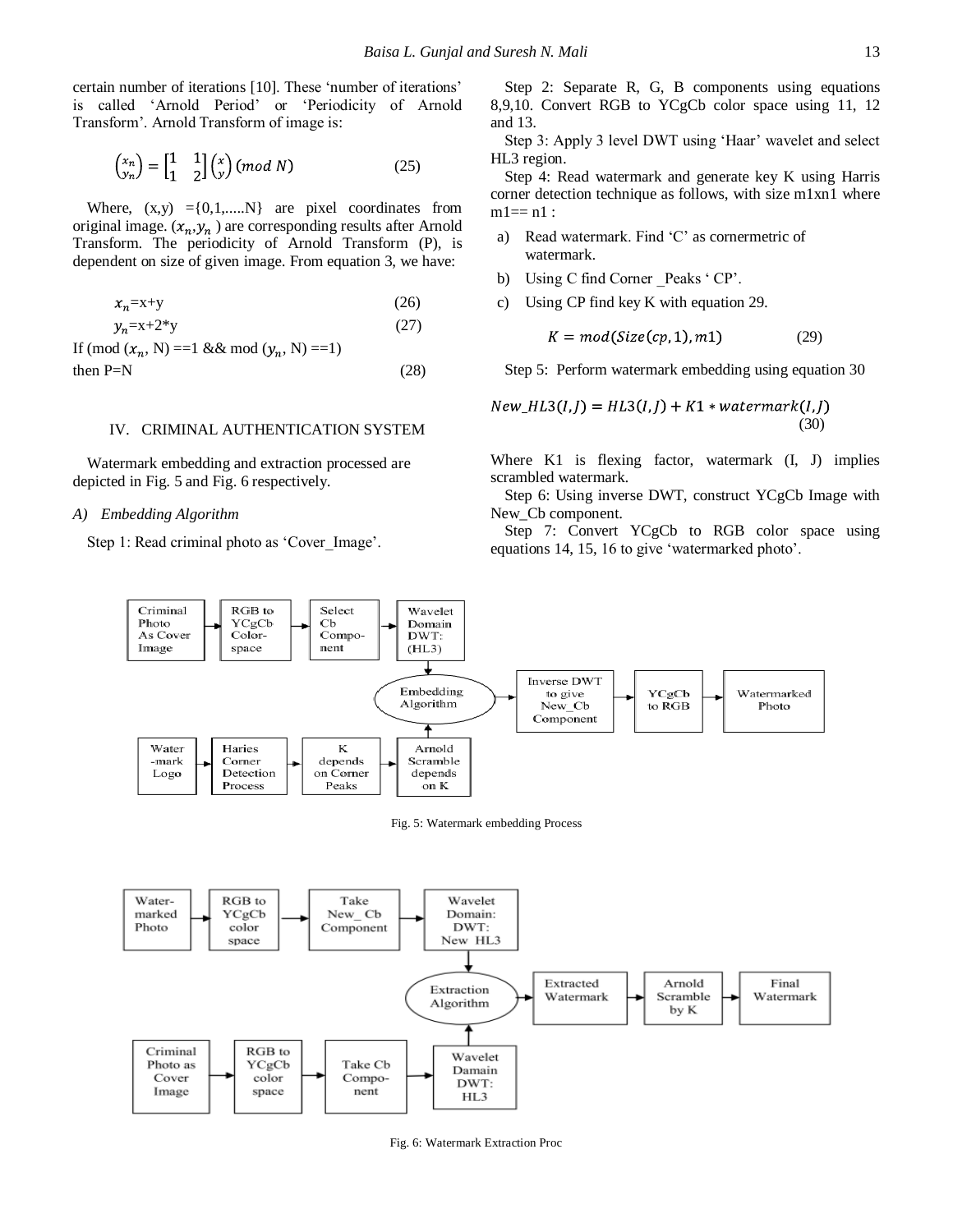### *B). Extraction Algorithm*

Step 1: Consider Watermarked\_photo and convert from RGB colorspace to YCgCb using equations 11, 12, 13.

Step 2: Consider New\_Cb component in HL3 region using DWT transform upto 3 levels to give New\_HL3 component.

Step 3: Decompose Cover\_Image upto 3 levels to give HL3 component.

Step 4: Apply extraction formule as follows:

$$
Value(I, J) = \frac{abs(New\_HLS(I, J), HLS(I, J)}{K1}
$$
(31)

where K1 is flexing factor. Let Threshold equals to 200;

If Value (I, J) < Threshold Value then Extracted Watermark  $(I, J) = 0$ 

Else Extracted\_Watermark  $(I, J) = 1$ .

Step 5: Apply Arnold Scrambling to Extracted watermark to give final\_watermark.

Repeate above embedding and extraction algorithm for Y and Cg components. Similar steps of embedding algorithm and extraction algorithm are implemented for LUV colorspace.

# V. RESULTS AND DISCUSSIONS

Implementation and testing of above technique is done using Matlab. Cover Image, Watermarked Image, Embedded and Extracted logos with Y, Cg, Cb and L, U, V components are shown in Fig. 7 with performance is measured based on Peak Signal to noise ratio (PSNR) and Coorelation factor (NC) given as  $\rho$ . PSNR for image with size MxN is expressed with equations 32 and 33. PSNR for grey scale image with size M x N is given by:

$$
PSNR = lg\left(\frac{M*N*255^2}{\sum_{x}\sum_{y}e^2(x,y)}\right)
$$
 (32)

Where  $e(x, y)$  is the difference between original image and watermarked image. With size M\*N, corresponding to color image, PSNR is expressed:

$$
PSNR = 10 * lg \left( \frac{3 * M * N * 255^2}{\sum_{c=R,G,B} \sum_{x} \sum_{y} (e^2(c,x,y))} \right)
$$
(33)

Here, c indicates the color component which e belongs to. NC is expressed with equation 34, which is ideally 1.

$$
\rho = \frac{\sum_{i=1}^{N} w_i w_i'}{\sqrt{\sum_{i=1}^{N} w_i} \sqrt{\sum_{i=1}^{N} w_i'}} \tag{34}
$$

Here, N is number of pixels in watermark, wi is original watermark, wi' is extracted watermark. PSNR and NC in YCgCb and LUV Color Spaces are recorded in table1 and table 2 while comparative analysis shown in table 3. Experimental demonstration shows that better results are obtained for flexing factor k1=0.06. Maximum PSNR is obtained with L and U components which are 54.32. NC obtained with all components is 1 which implies that this technique extracts exactly same logo which was embedded in cover image.



Fig. 7: Various components of 512x512 size Leena Image in YCgCb and YUV Color Space

Table 1: PSNR and NC in YcgCb Color Space

| K1   |             |    | Cg          |    | Сb          |    |
|------|-------------|----|-------------|----|-------------|----|
|      | <b>PSNR</b> | NC | <b>PSNR</b> | NC | <b>PSNR</b> | NC |
| 0.06 | 54.26       |    | 54.255      |    | 54.26       |    |
| 0.07 | 53.32       |    | 53.32       |    | 53.32       |    |
| 0.08 | 53.28       |    | 53.28       |    | 53.28       |    |

Table 2: PSNR and NC in LUV Color Spaces

| K1   |             |    | Н           |    |             |    |
|------|-------------|----|-------------|----|-------------|----|
|      | <b>PSNR</b> | NC | <b>PSNR</b> | NC | <b>PSNR</b> | NC |
| 0.06 | 54.32       |    | 54.32       |    | 54.28       |    |
| 0.07 | 53.32       |    | 53.32       |    | 53.33       |    |
| 0.08 | 53.28       |    | 53.27       |    | 53.28       |    |



Table 3: Comparative analysis PSNR of YCgCb and LUV Spaces